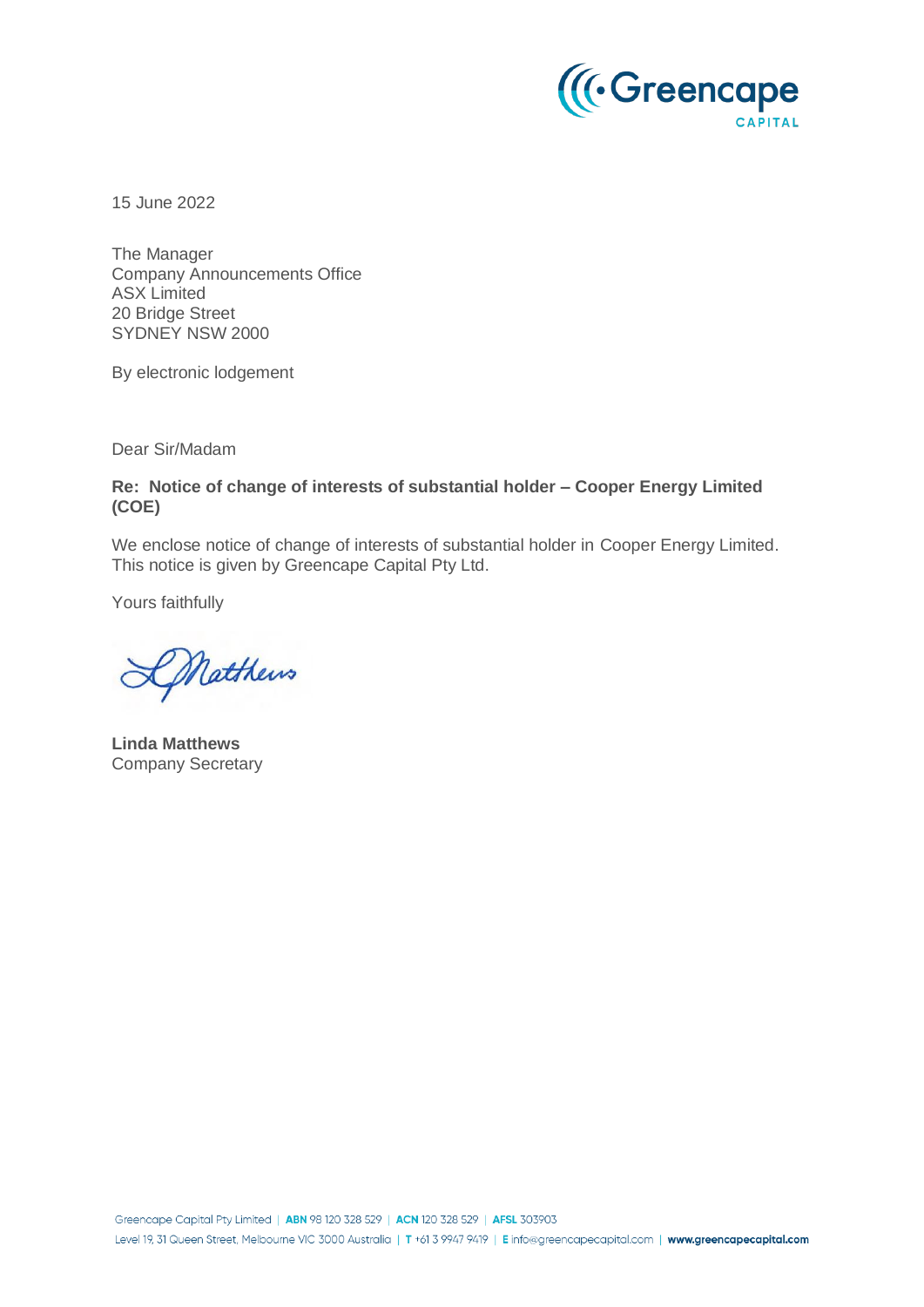# **Form 604**

**Corporations Act 2001 Section 671B**

## **Notice of change of interests of substantial holder**

| To Company Name/Scheme                                           | <b>Cooper Energy Limited</b>     |  |  |
|------------------------------------------------------------------|----------------------------------|--|--|
| <b>ACN/ARSN</b>                                                  | 096 170 295                      |  |  |
| 1. Details of substantial holder(1)                              |                                  |  |  |
| Name                                                             | <b>Greencape Capital Pty Ltd</b> |  |  |
| ACN/ARSN (if applicable)                                         | 120 328 529                      |  |  |
| There was a change in the interests of the substantial holder on | 10/06/2022                       |  |  |
| The previous notice was given to the company on                  | 03/05/2022                       |  |  |
| The previous notice was dated                                    | 03/05/2022                       |  |  |
|                                                                  |                                  |  |  |

### **2. Previous and present voting power**

The total number of votes attached to all the voting shares in the company or voting interests in the scheme that the substantial holder or an associate (2) had a relevant interest (3) in when last required, and when now required, to give a substantial holding notice to the company or scheme, are as follows:

| Classof securities (4)     | Previous notice       |                  | Present notice |                  |  |
|----------------------------|-----------------------|------------------|----------------|------------------|--|
|                            | <b>Person's votes</b> | Voting power (5) | Person's votes | Voting power (5) |  |
| <b>Ordinary Fully Paid</b> | 137,388,132 8.41%     |                  | 120,675,444    | 7.39%            |  |

#### **3. Changes in relevant interests**

Particulars of each change in, or change in the nature of, a relevant interest of the substantial holder or an associate in voting securities of the company or scheme, since the substantial holder was last required to give a substantial holding notice to the company or scheme are as follows:

| Date of change | Person whose relevant<br>interest changed | Nature of change (6) | Consideration given in<br>relation to change (7) | <b>Class and number of</b><br>securities affected | <b>Person's votes</b><br>affected |
|----------------|-------------------------------------------|----------------------|--------------------------------------------------|---------------------------------------------------|-----------------------------------|
| Refer          | Greencape Capital Refer                   |                      | Refer                                            | Refer                                             | Refer                             |
| Annexure 1     | <b>Ptv Ltd</b>                            | Annexure 1           | Annexure 1                                       | Annexure 1                                        | <b>Annexure 1</b>                 |

### **4. Present relevant interests**

Particulars of each relevant interest of the substantial holder in voting securities after the change are as follows:

| <b>Holder of relevant</b><br>interest | Registered holder of<br>securities                                 | Person entitled to be<br>registered as holder<br>(8)               | Nature of relevant interest (6)                                                                                                             | <b>Class and number of</b><br>securities | Person's votes |
|---------------------------------------|--------------------------------------------------------------------|--------------------------------------------------------------------|---------------------------------------------------------------------------------------------------------------------------------------------|------------------------------------------|----------------|
| <b>Greencape Capital Pty</b><br>Ltd   | <b>Citicorp Nominees</b><br><b>Pty Limited</b>                     | <b>Citicorp</b><br><b>Nominees Pty</b><br>Limited                  | <b>Ordinary Fully Paid</b><br>securities sold on<br>market and sold (via off)<br>market transfer) by<br><b>Greencape Capital Pty</b><br>Ltd | 45,696,234<br>(Ordinary Fully<br>Paid)   | 45,696,234     |
| <b>Greencape Capital Pty</b><br>Ltd   | J. P. Morgan<br><b>Nominees</b><br><b>Australia Pty</b><br>Limited | J. P. Morgan<br><b>Nominees</b><br><b>Australia Pty</b><br>Limited | As above                                                                                                                                    | 31,364,653<br>(Ordinary Fully<br>Paid)   | 31,364,653     |
| <b>Greencape Capital Pty</b><br>Ltd   | <b>HSBC Custody</b><br><b>Nominees</b><br>(Australia) Limited      | <b>HSBC Custody</b><br><b>Nominees</b><br>(Australia)<br>Limited   | As above                                                                                                                                    | 43,614,557<br>(Ordinary Fully<br>Paid)   | 43,614,557     |
|                                       |                                                                    |                                                                    |                                                                                                                                             |                                          |                |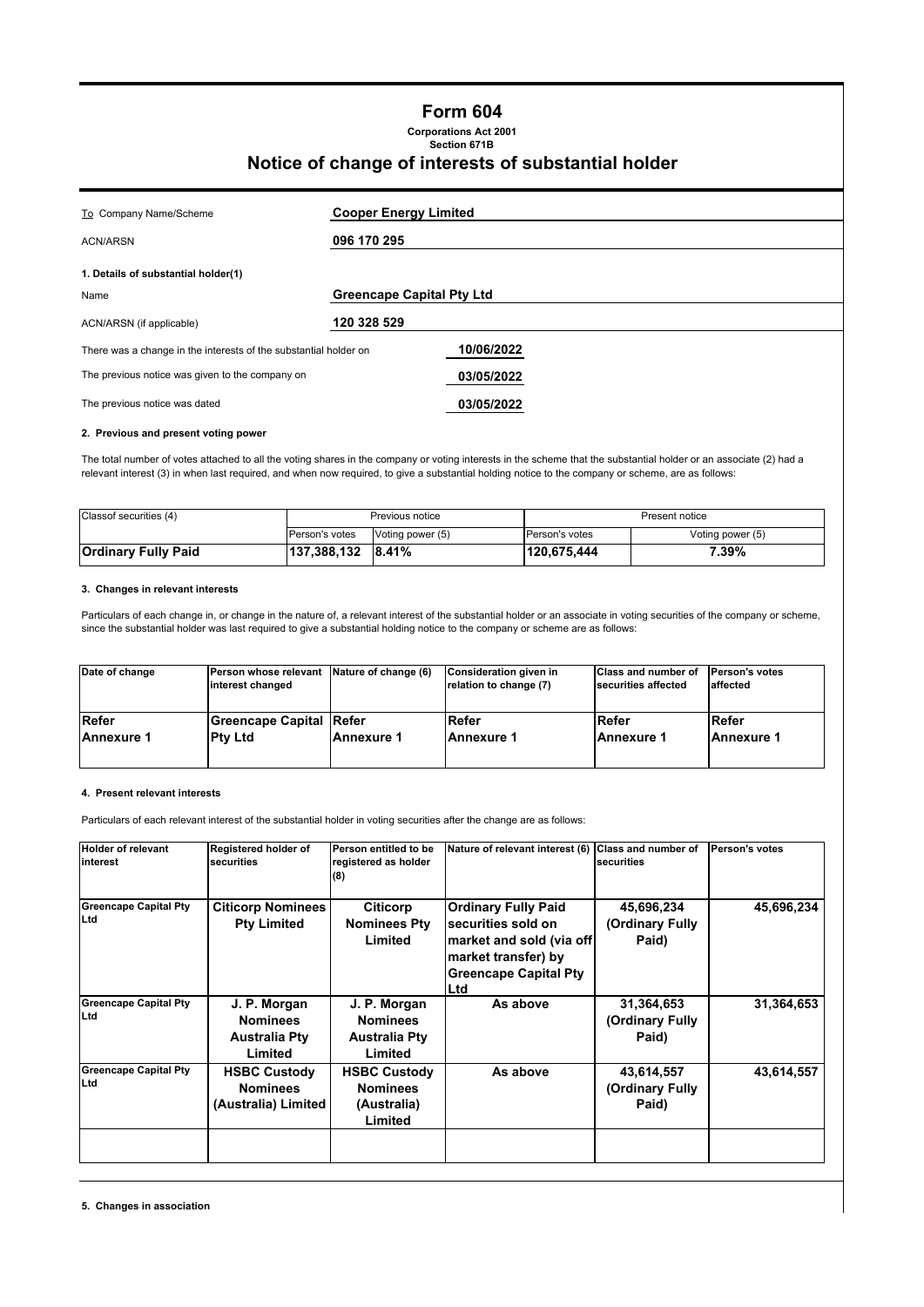The persons who have become associates (2) of, ceased to be associates of, or have changed the nature of their association (9) with, the substantial holder in relation to voting interests in the company or scheme are as follows:

| <br>Name<br>blicable<br>onni<br>:ר<br>$\overline{\phantom{a}}$ | - הר<br>ociation |
|----------------------------------------------------------------|------------------|
| N/A                                                            | N/A              |

#### **6. Addresses**

The addresses of persons named in this form are as follows:

| Name                                                                  | Address |
|-----------------------------------------------------------------------|---------|
| Greencape Capital Pty Ltd<br>Level 2, 5 Martin Place, Sydney NSW 2000 |         |
|                                                                       |         |
|                                                                       |         |

## **Signature**

| print name | <b>Linda Matthews</b> | Capacity | <b>Company Secretary</b> |  |
|------------|-----------------------|----------|--------------------------|--|
|            |                       |          |                          |  |
|            | KMatthews             |          |                          |  |
| sign here  |                       | date     | 15/06/2022               |  |
|            |                       |          |                          |  |
|            | <b>DIRECTIONS</b>     |          |                          |  |

(1) If there are a number of substantial holders with similar or related relevant interests (eg. a corporation and its related corporations, or the manager and trustee of an equity trust), the names could be included in an annexure to the form. If the relevant interests of a group of persons are essentially similar, they may be referred to throughout the form as a specifically named group if the membership of each group, with the names and addresses of members is clearly set out in paragraph 6 of the form.

(2) See the definition of "associate" in section 9 of the Corporations Act 2001.

(3) See the definition of "relevant interest" in sections 608 and 671B(7) of the Corporations Act 2001.

(4) The voting shares of a company constitute one class unless divided into separate classes.

(5) The person's votes divided by the total votes in the body corporate or scheme multiplied by 100.

#### (6) Include details of:

(a) any relevant agreement or other circumstances because of which the change in relevant interest occurred. If subsection 671B(4) applies, a copy of any document setting out the terms of any relevant agreement, and a statement by the person giving full and accurate details of any contract, scheme or arrangement, must accompany this form, together with a written statement certifying this contract, scheme or arrangement; and

(b) any qualification of the power of a person to exercise, control the exercise of, or influence the exercise of, the voting powers or disposal of the securities to which the relevant interest relates (indicating clearly the particular securities to which the qualification applies).

See the definition of "relevant agreement" in section 9 of the Corporations Act 2001.

(7) Details of the consideration must include any and all benefits, money and other, that any person from whom a relevant interest was acquired has, or may, become entitled to receive in relation to that acquisition. Details must be included even if the benefit is conditional on the happening or not of a contingency. Details must be included of any benefit paid on behalf of the substantial holder or its associate in relation to the acquisitions, even if they are not paid directly to the person from whom the relevant interest was acquired.

(8) If the substantial holder is unable to determine the identity of the person (eg. if the relevant interest arises because of an option) write "unknown".

(9) Give details, if appropriate, of the present association and any change in that association since the last substantial holding notice.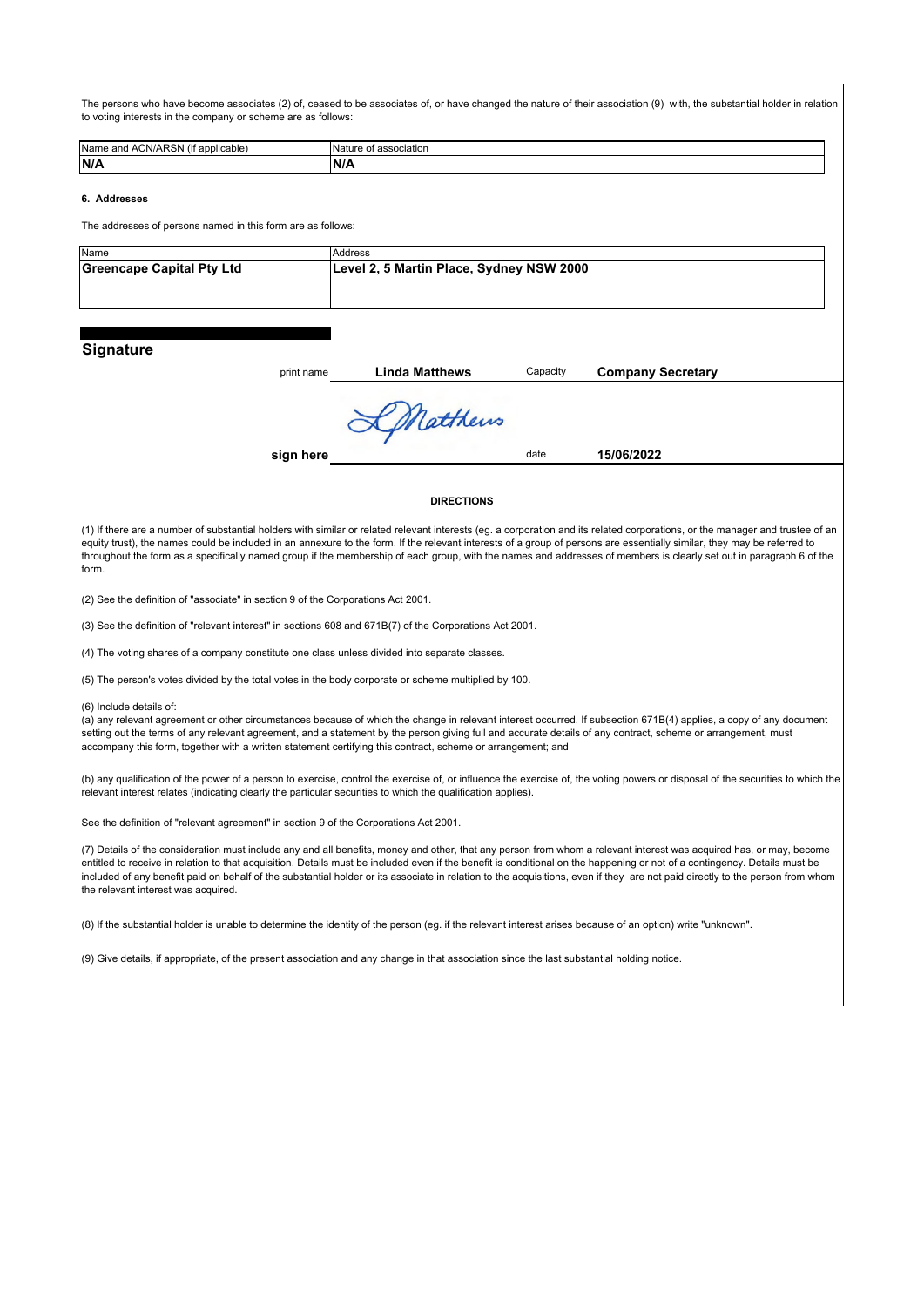Annexure 1 consists of 2 page/s and is referred to in Form 604 signed by me and dated 15/06/2022

Datthews

**Linda Matthews Company Secretary of Greencape Capital Pty Ltd**

| <b>Transactions:</b>      |      |
|---------------------------|------|
| Company                   |      |
| Name/Scheme:              | Coo  |
| As at:                    | 10/0 |
| <b>Class of security:</b> | Ord  |

**Name/Scheme: Cooper Energy Limited (COE)** .<br>**16/2022 Class of security: Ordinary Fully Paid**

| Date of Change      | <b>Holder of relevant</b><br>interest | <b>Nature of Change</b> | Consideration | Number of<br><b>Securities</b> | <b>Person's Votes</b><br><b>Affected</b> |
|---------------------|---------------------------------------|-------------------------|---------------|--------------------------------|------------------------------------------|
|                     |                                       |                         |               |                                |                                          |
|                     |                                       |                         |               |                                |                                          |
|                     |                                       |                         |               |                                |                                          |
|                     |                                       |                         |               |                                |                                          |
|                     |                                       |                         |               |                                |                                          |
|                     |                                       |                         |               |                                |                                          |
|                     | 03/05/2022 Greencape Capital Pty Ltd  | Sell                    | 46,785        | $-163,870$                     | 163,870                                  |
| 03/05/2022 As above |                                       | Sell                    | 100,558       | $-359,136$                     | 359,136                                  |
| 03/05/2022 As above |                                       | Sell                    | 29,359        | $-102,835$                     | 102,835                                  |
| 03/05/2022 As above |                                       | Sell                    | 63,104        | $-225,372$                     | 225,372                                  |
| 03/05/2022 As above |                                       | Sell                    | 39,131        | -137,062                       | 137,062                                  |
| 03/05/2022 As above |                                       | Sell                    | 84,108        | $-300,385$                     | 300,385                                  |
| 03/05/2022 As above |                                       | Sell                    | 5,142         | $-18,012$                      | 18,012                                   |
| 03/05/2022 As above |                                       | Sell                    | 11,053        | $-39,475$                      | 39,475                                   |
| 03/05/2022 As above |                                       | Sell                    | 13,991        | $-49,006$                      | 49,006                                   |
| 03/05/2022 As above |                                       | Sell                    | 30,072        | $-107,401$                     | 107,401                                  |
| 04/05/2022 As above |                                       | Sell                    | 7,807         | $-27,871$                      | 27,871                                   |
| 04/05/2022 As above |                                       | Sell                    | 2,054         | $-7,311$                       | 7,311                                    |
| 04/05/2022 As above |                                       | Sell                    | 4,899         | $-17,490$                      | 17,490                                   |
| 04/05/2022 As above |                                       | Sell                    | 1,289         | $-4,588$                       | 4,588                                    |
| 04/05/2022 As above |                                       | Sell                    | 6,529         | $-23,311$                      | 23,311                                   |
| 04/05/2022 As above |                                       | Sell                    | 1,718         | $-6,115$                       | 6,115                                    |
| 04/05/2022 As above |                                       | Sell                    | 858           | $-3,063$                       | 3,063                                    |
| 04/05/2022 As above |                                       | Sell                    | 226           | $-804$                         | 804                                      |
| 04/05/2022 As above |                                       | Sell                    | 2,335         | $-8,335$                       | 8,335                                    |
| 04/05/2022 As above |                                       | Sell                    | 615           | $-2,187$                       | 2,187                                    |
| 05/05/2022 As above |                                       | Sell                    | 68,880        | $-245,913$                     | 245,913                                  |
| 05/05/2022 As above |                                       | Sell                    | 43,225        | -154,321                       | 154,321                                  |
| 05/05/2022 As above |                                       | Sell                    | 57,612        | $-205,685$                     | 205,685                                  |
| 05/05/2022 As above |                                       | Sell                    | 7,571         | $-27,030$                      | 27,030                                   |
| 05/05/2022 As above |                                       | Sell                    | 20,599        | $-73,542$                      | 73,542                                   |
| 17/05/2022 As above |                                       | Sell                    | 76,091        | $-271,753$                     | 271,753                                  |
| 17/05/2022 As above |                                       | Sell                    | 46,070        | $-164,535$                     | 164,535                                  |
| 17/05/2022 As above |                                       | Sell                    | 62,572        | $-223,470$                     | 223,470                                  |
| 17/05/2022 As above |                                       | Sell                    | 8,256         | $-29,485$                      | 29,485                                   |
| 17/05/2022 As above |                                       | Sell                    | 22,224        | $-79,370$                      | 79,370                                   |
| 18/05/2022 As above |                                       | Sell                    | 83,295        | $-297,059$                     | 297,059                                  |
| 18/05/2022 As above |                                       | Sell                    | 50,432        | $-179,856$                     | 179,856                                  |
| 18/05/2022 As above |                                       | Sell                    | 68,496        | $-244,279$                     | 244,279                                  |
| 18/05/2022 As above |                                       | Sell                    | 9,037         | $-32,230$                      | 32,230                                   |
| 18/05/2022 As above |                                       | Sell                    | 24,328        | $-86,761$                      | 86,761                                   |
| 06/06/2022 As above |                                       | Sell                    | 60,800        | $-212,217$                     | 212,217                                  |
| 06/06/2022 As above |                                       | Sell                    | 36,812        | $-128,488$                     | 128,488                                  |
| 06/06/2022 As above |                                       | Sell                    | 49,997        | $-174,511$                     | 174,511                                  |
| 06/06/2022 As above |                                       | Sell                    | 6,597         | $-23,025$                      | 23,025                                   |
| 06/06/2022 As above |                                       | Sell                    | 17,758        | $-61,981$                      | 61,981                                   |